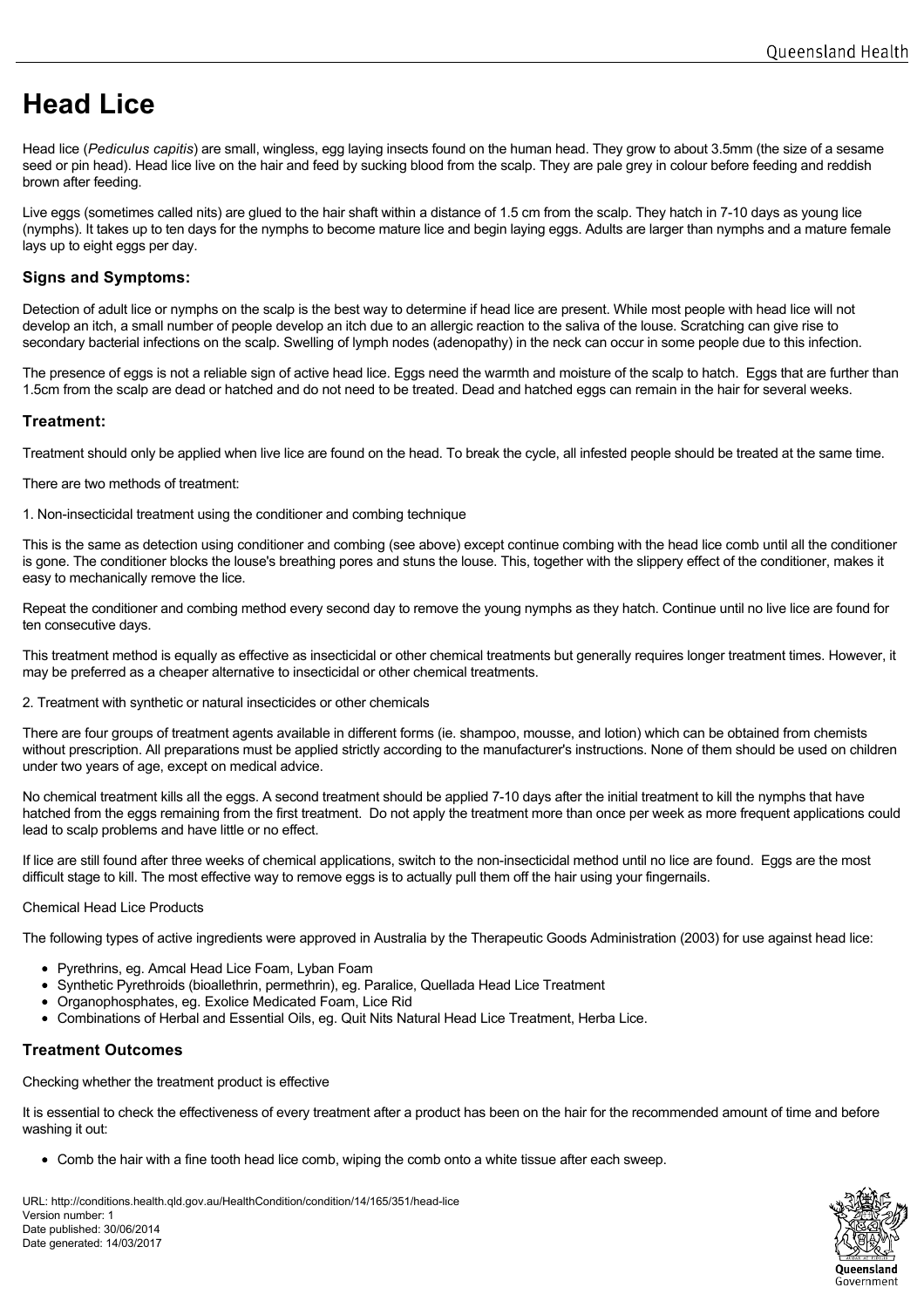- Repeat until whole head is combed and little treatment formulation is visible on the hair.
- After five minutes examine the tissues and assess the lice as dead (no movement), inactive (louse is stationary but moving legs or antennae) or active (louse moving).
- If the product is effective, all lice should be dead.

What to do if the product of choice does not work

If the product is not effective, ie. head lice are not dead at the end of exposure time, you can switch to the non-chemical method while waiting 7-10 days before re-treating with a different active ingredient. Continue checking the effectiveness of treatment products until an effective product is found, or use the non-chemical method.

#### Why treatment agents may not work

True treatment failure has occurred when live head lice are detected immediately after the end of exposure time to a treatment agent. Failures can sometimes occur even when solutions are used according to the manufacturer's instructions. This may be the result of using an ineffective treatment formulation or the lice having become resistant to a particular treatment agent. It is then preferable to change to a different formulation or another treatment agent with a different active ingredient, or use the conditioner and combing method.

The reappearance of head lice in a short time after a successful treatment (ie. all lice were dead after the exposure time) does not indicate treatment failure. It could be due to head lice hatching from eggs which survived the initial treatment or re-infestation from another source. Ensure that you maintain a weekly detection routine and apply follow-up treatments as specified in the treatment section.

## **Transmission:**

Head lice do not jump or fly. They are spread mainly by direct head to head contact. They have strong claws and move by swinging from hair to hair. This can happen when people play, cuddle or work closely together.

A few head lice have been found on combs, hairbrushes and pillowcases. However, transmission from these objects can only occur when the item is used within the 24 hour period following use by an infested person. This is because head lice can survive only up to a day away from the human host. Head lice must feed on human blood every six hours to replenish their water supply or they will die from dehydration. The longer they are away from a human host, the weaker they become and the less likely they are to infest the next person.

Head lice do not live or breed on animals, bedding, furniture, carpets, clothes or soft toys. Their life cycle must be completed on the human head.

Head lice are a very common problem in schools and institutions everywhere in the world. While they are not a threat to health and do not transmit disease, they do cause a lot of distress and anxiety for families and schools. Anyone can get head lice. They affect all socioeconomic groups and are not a sign of poor hygiene. They have no preference for ethnic background, hair colour, hair type or age.

#### Detection of head lice

All parents should check their children and other family members for head lice regularly as early detection decreases treatment time and helps break the breeding cycle.

The most effective way to detect head lice is by using the hair conditioner and combing method. You will need white coloured hair conditioner, an ordinary comb, a fine tooth head lice comb and white tissue/kitchen towel.

- Apply sufficient white conditioner to dry hair to completely cover the scalp and hair from roots to tips.
- Use an ordinary comb to detangle hair and evenly distribute the conditioner. Divide the hair into four sections.
- Comb hair from root to tips using a fine tooth head lice comb.
- After each stroke, wipe the comb onto a white tissue, checking the comb and tissue for head lice.
- Comb the whole head, checking for lice.
- Put all tissues in a plastic bag, tie the top and put the bag in a rubbish bin.

All members of the family/household should be checked once per week using this method as long as infestation remains within the household.

## **Prevention:**

While there is no need to vacuum, wash or treat with insecticide any furniture, clothing, bedding (except pillowcases), toys, carpets or hats, the following actions can be taken to help prevent infestation/re-infestation:

- Avoid head to head contact with other persons.
- Keep long hair tied back or in plaits, especially at school.
- Do not share brushes, combs, or pillows.
- Wash combs and hair brushes after each use (60oC for 30 seconds).
- Pillow cases of persons known to be infested should be washed daily on hot cycle or put in the clothes dryer for 15 minutes.
- Treat all household members whose head lice have been detected.
- Keep hair short, particularly during an outbreak. It is easier to detect and treat head lice in short hair.

URL: http://conditions.health.qld.gov.au/HealthCondition/condition/14/165/351/head-lice Version number: 1 Date published: 30/06/2014 Date generated: 14/03/2017